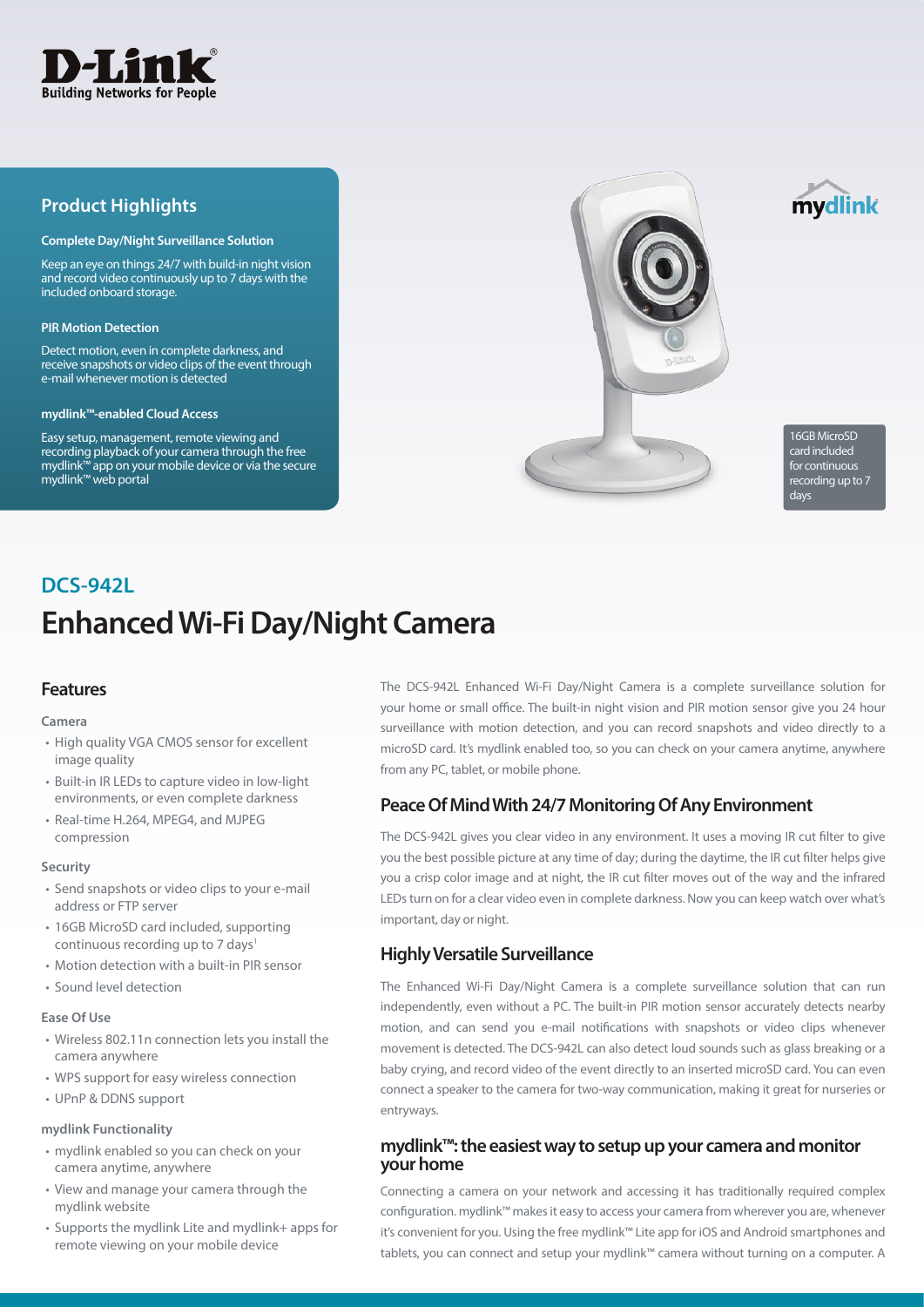## **DCS-942L Enhanced Wi-Fi Day/Night Camera**



step-by-step guide has your camera up and running in a matter of minutes. Through the mydlink™ Lite app, you can set up a free mydlink™ account which allows you to view and manage your camera from any Internet connected computer. If you have more than one camera, you can add it to your existing mydlink™ account and watch all your cameras from a single location.

Accessing your cameras on the go is easy too. Just download the free mydlink™ Lite app for your iOS, Android or Windows Phone device and you can quickly and easily view your camera feed from anywhere with a wireless or 3G/4G LTE connection. You can even access videos recorded onto the included SD card. Thanks to this app, you can monitor on-the-go even if you don't have access to a computer.

If you have a mydlink™-enabled Cloud Router, setting up and configuring your DCS-942L is a snap, thanks to Zero Configuration. Simply connect your camera to its power adapter and then connect your camera to your Cloud Router with an Ethernet cable - the camera will automatically be added to your account.

### **mydlink™ Lite App**



With the free mydlink™ Lite app for iOS, Android and Windows Phone devices you can quickly and easily monitor your home of office anywhere with a Wi-Fi or mobile Internet connection.

### **Create a Comprehensive Surveillance System**

Included with the DCS-942L is the D-ViewCam software, which adds enhanced features and functionality that helps you create a full surveillance system. D-ViewCam enables centralised management of multiple network cameras, supporting up to 32 network cameras and up to 64 users. With a dedicated computer it offers digital monitoring and recording with a wide array of features, including scheduled, motion and manual recording options for individual needs.



### **Technical Specifications**

| Camera                  |                                                                                                                                                                             |                                                                                                                                                                                                                                                              |
|-------------------------|-----------------------------------------------------------------------------------------------------------------------------------------------------------------------------|--------------------------------------------------------------------------------------------------------------------------------------------------------------------------------------------------------------------------------------------------------------|
| Camera Hardware Profile | • 1/5"VGA progressive CMOS sensor<br>· Fixed length 3.15 mm<br>• Aperture F2.8<br>• Angle of view<br>$\bullet$ (H) 45.3°<br>$\cdot$ (V) 34.5 $^{\circ}$<br>$(D) 54.9^\circ$ | • Exposure Time: 1/3.75 to 1/14640 sec.<br>• 4X digital zoom<br>• Built-in microphone<br>• PIR motion sensor<br>• 5 meter IR illumination distance<br>• Minimum illumination: 0 lux with IR LEDs on<br>· Built-in Infrared-Cut Removable (ICR) Filter module |
| Image Features          | • Configurable image size, quality, frame rate, and bit rate<br>• Time stamp and text overlays                                                                              | • Configurable motion detection windows<br>• Configurable brightness, saturation, contrast                                                                                                                                                                   |
| Video Compression       | • H.264/MPEG4/MJPEG format compression<br>(simultaneous)                                                                                                                    | • JPEG for still images                                                                                                                                                                                                                                      |
| Video Resolution        | • 640 x 480, 320 x 240, 160 x 112 at frame rates up to 30 fps                                                                                                               |                                                                                                                                                                                                                                                              |
| Audio                   | • AAC/ADPCM/mu-Law PCM/LPCM                                                                                                                                                 | • Full-duplex two-way audio                                                                                                                                                                                                                                  |
| Connectivity            | • 10/100 BASE-TX Ethernet port<br>• 802.11n wireless                                                                                                                        | $\cdot$ microSD card slot $\frac{1}{2}$                                                                                                                                                                                                                      |